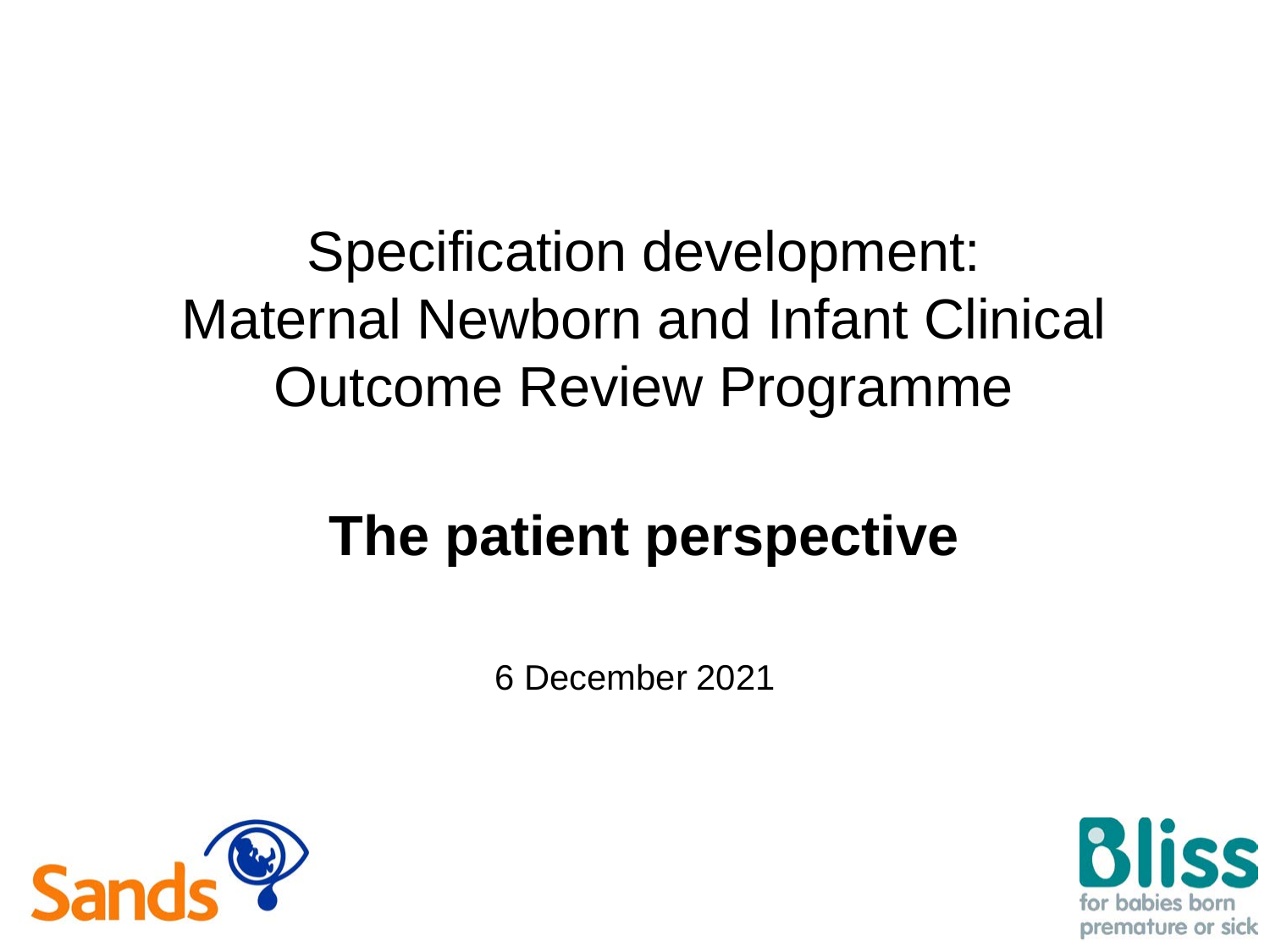'I miss my baby every second of every day and even though the pain will ease and the hurt will fade I will always, for the rest of my life, not have my baby'



666

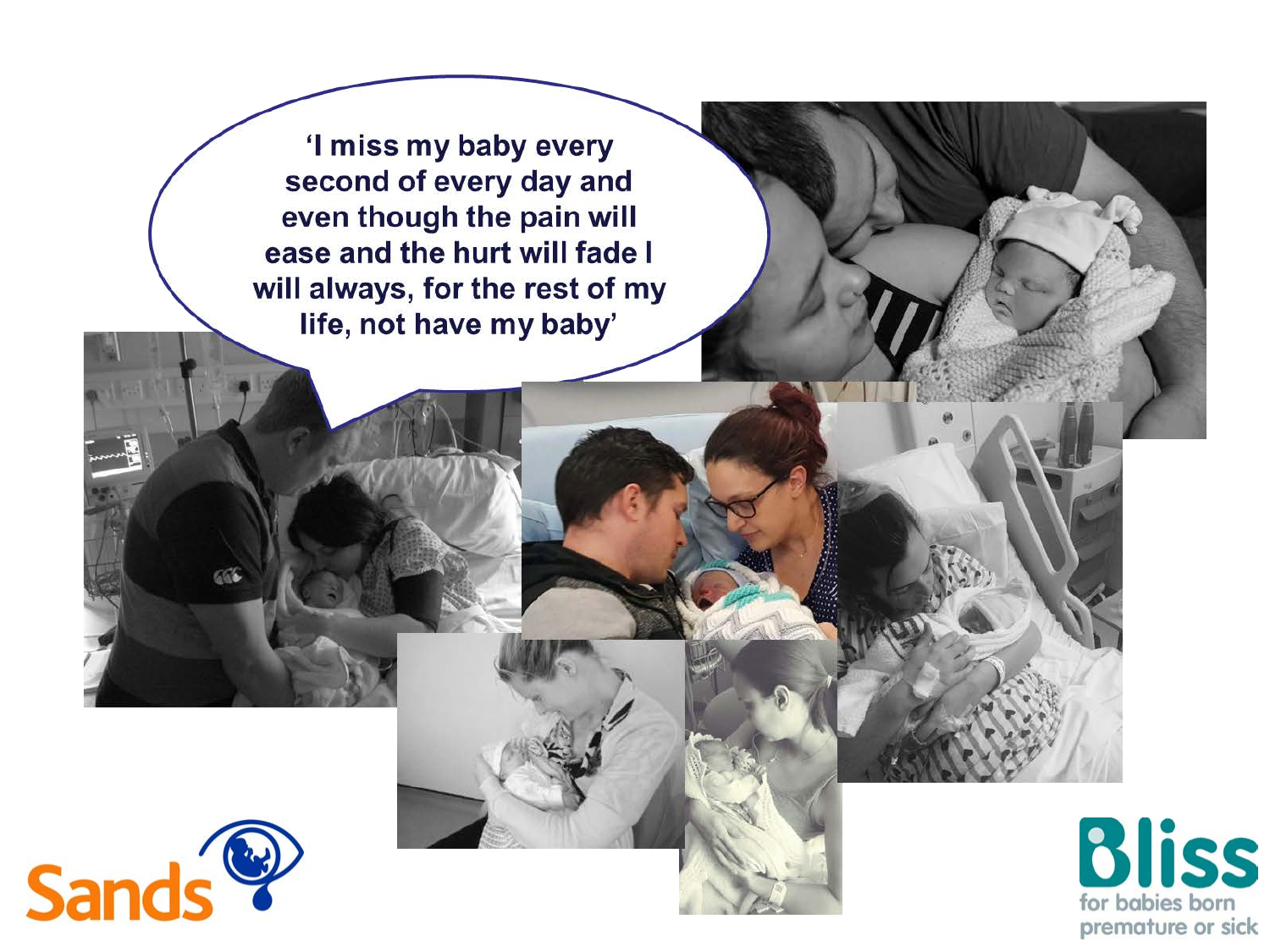#### **And then we let you go**

- I held you in my arms,
- drank in your face,
- stroked your tiny nose.
- He held your little hand so tightly.
- I couldn't take my eyes off you.
- I knew these were the last moments,
- I dared not squander them –
- they needed to last my whole life.



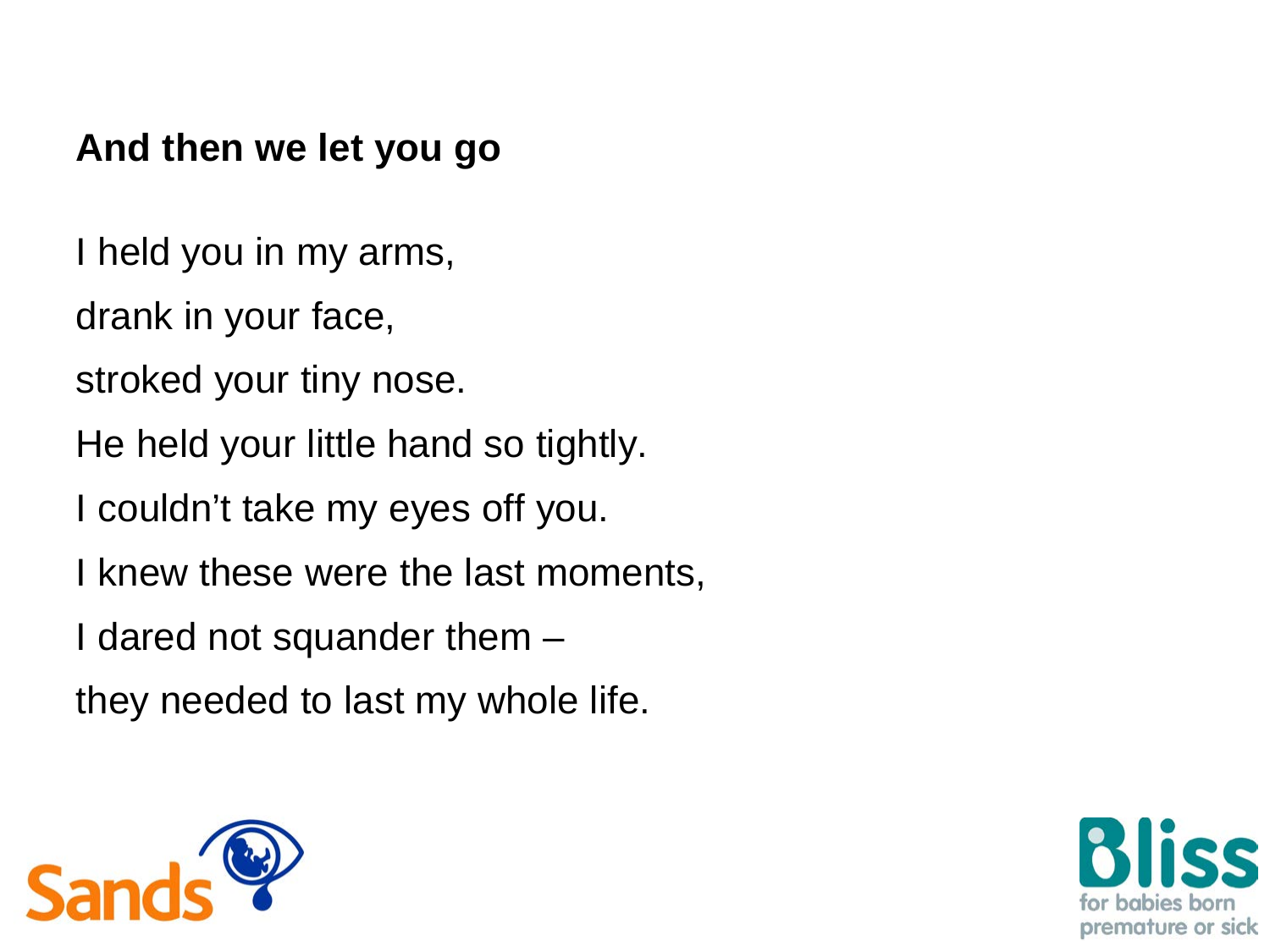"The fact them poor kids don't have their mother, that's the hardest part. Thinking about what they will miss out on. That is what breaks my heart."

*Bereaved mother of an unvaccinated pregnant woman who died of Covid.*

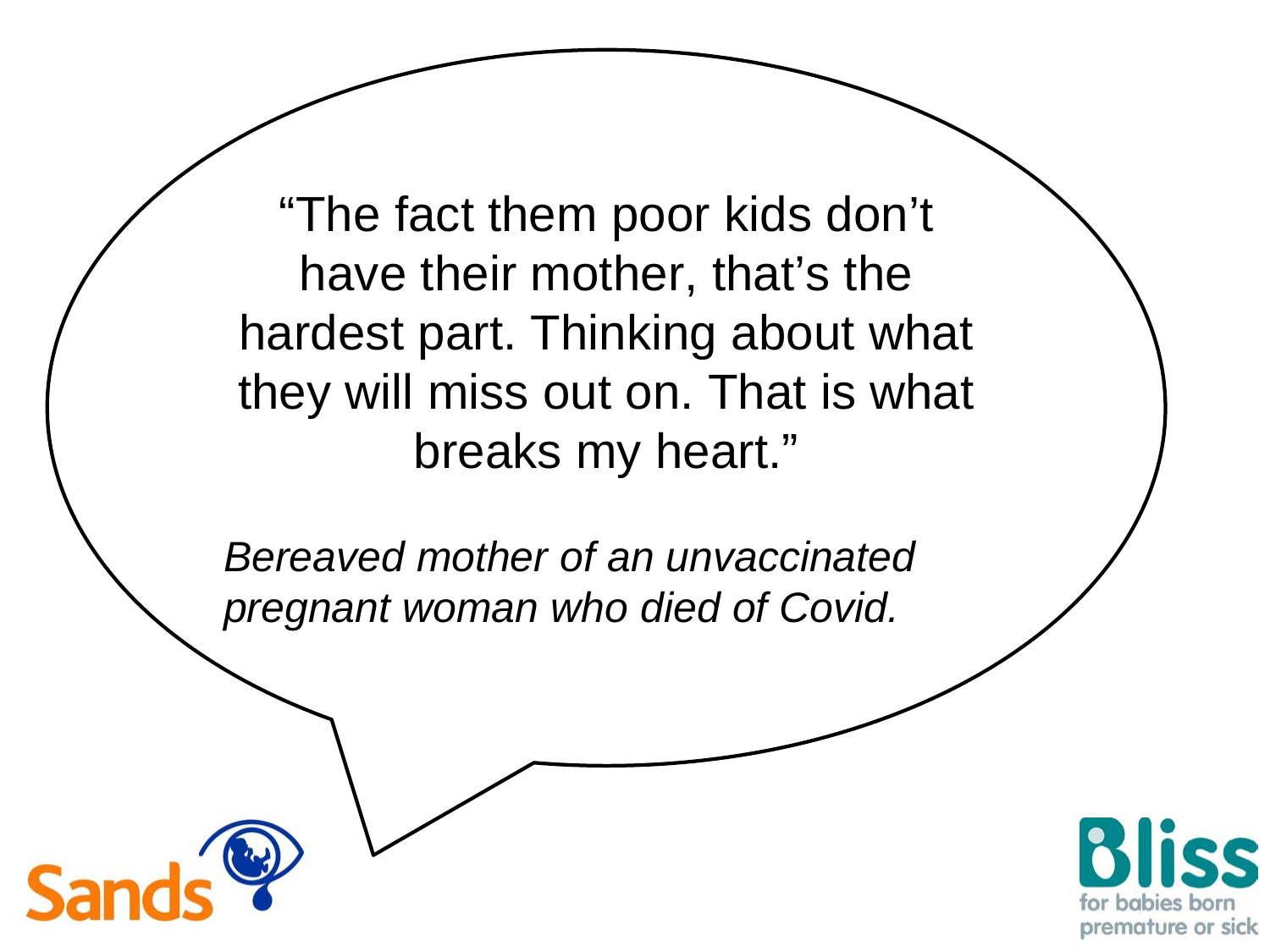#### What families want

*"We want to know that things will be better for the next parents whose labour and birth are like ours" Bereaved parent*

*"I don't want anyone else to go through what we have been through … and if that can be the legacy then something good will have come out of this horror" Bereaved parent*

*"…want desperately to know what happened, even when the truth is difficult. After all we've already experienced the worst" Bereaved parent*



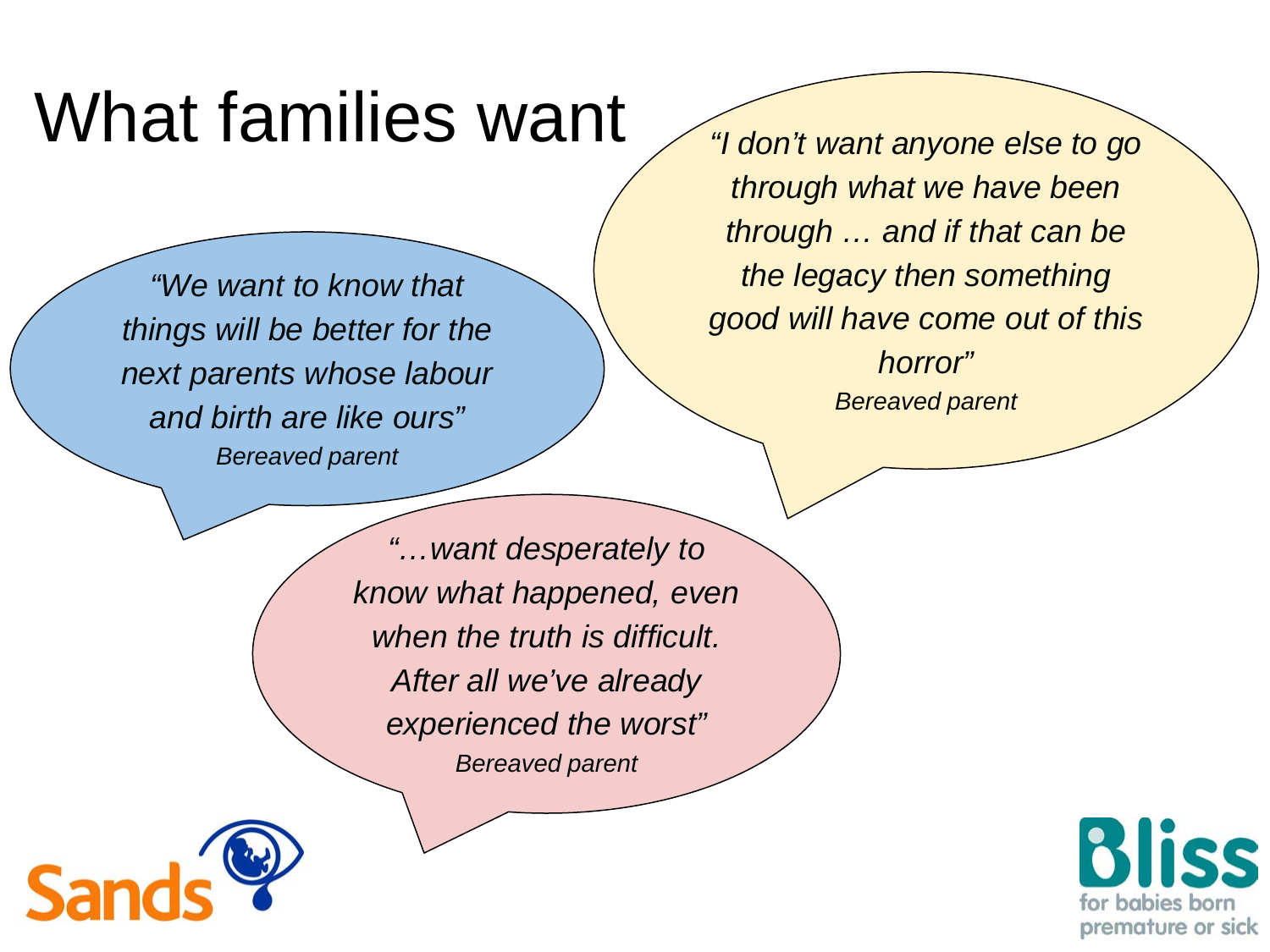# What does this mean for the audit?

- Active role of programme in driving change is vital, and ultimately is the whole point of it
	- Not just about reporting data
	- Timeliness is key factor in supporting this aim
- Biggest change will come with a greater focus on health inequalities
	- Highest rates but also greatest opportunity for improvements
	- Clear commitment to prioritising this focus
- Need for improved integration / data flow / seamlessness across mortality reporting and processes (CDOP / HSIB / PMRT etc)
	- Families tell story once and data used effectively



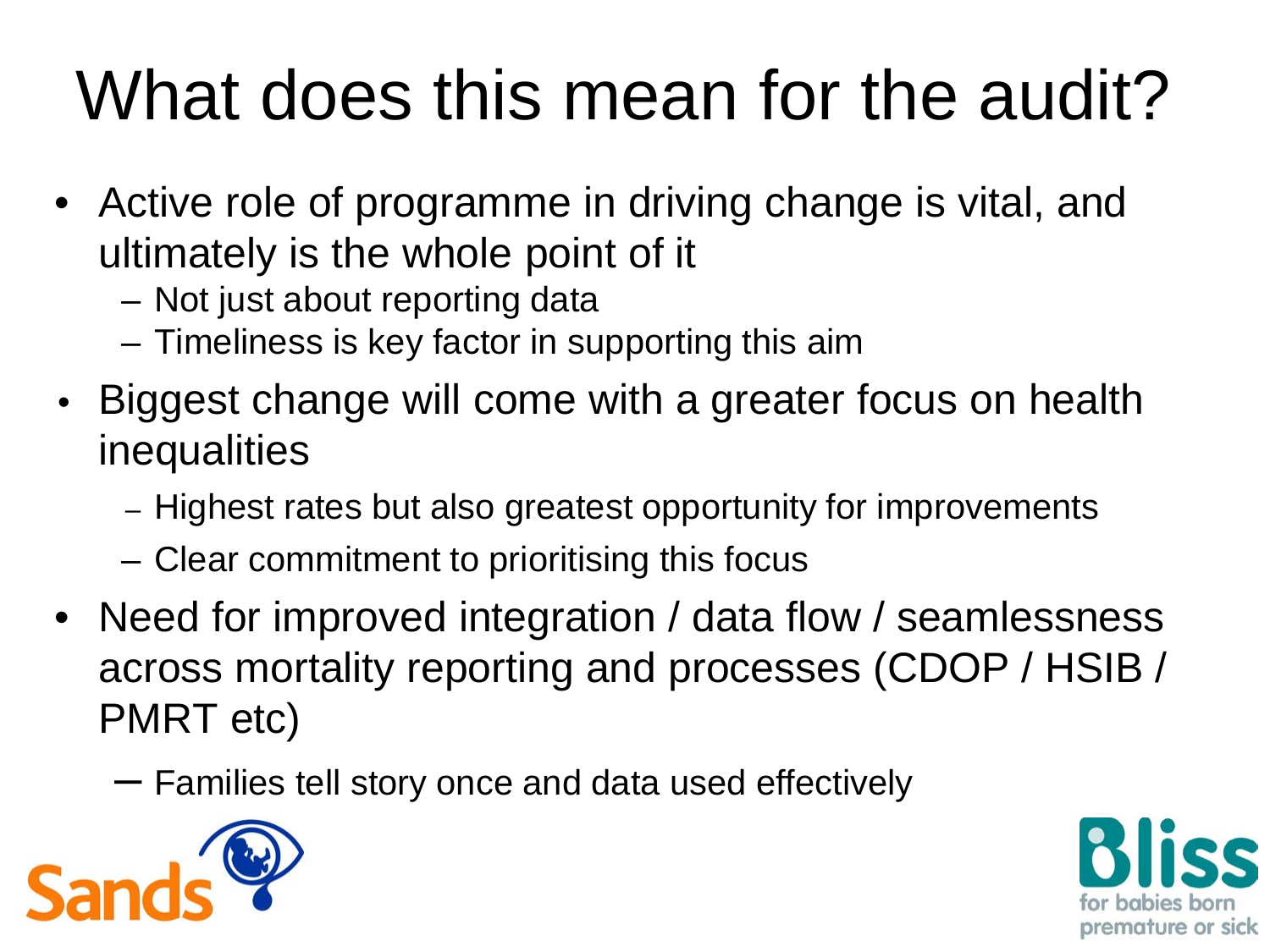# What have we learned from Covid?

- Health inequalities persist:
	- Clear health inequalities present in both maternal and perinatal outcomes
	- Persistent higher risks for babies / mothers from specific ethnic groups, and from most deprived groups
	- Pregnant women remain an overlooked vulnerable group
- Ability to produce rapid turnaround reports based on more real-time data reporting:
	- Report on Covid maternal deaths March-May 20 published August 20
	- Report on Covid maternal deaths June 20-March 21 published July 21



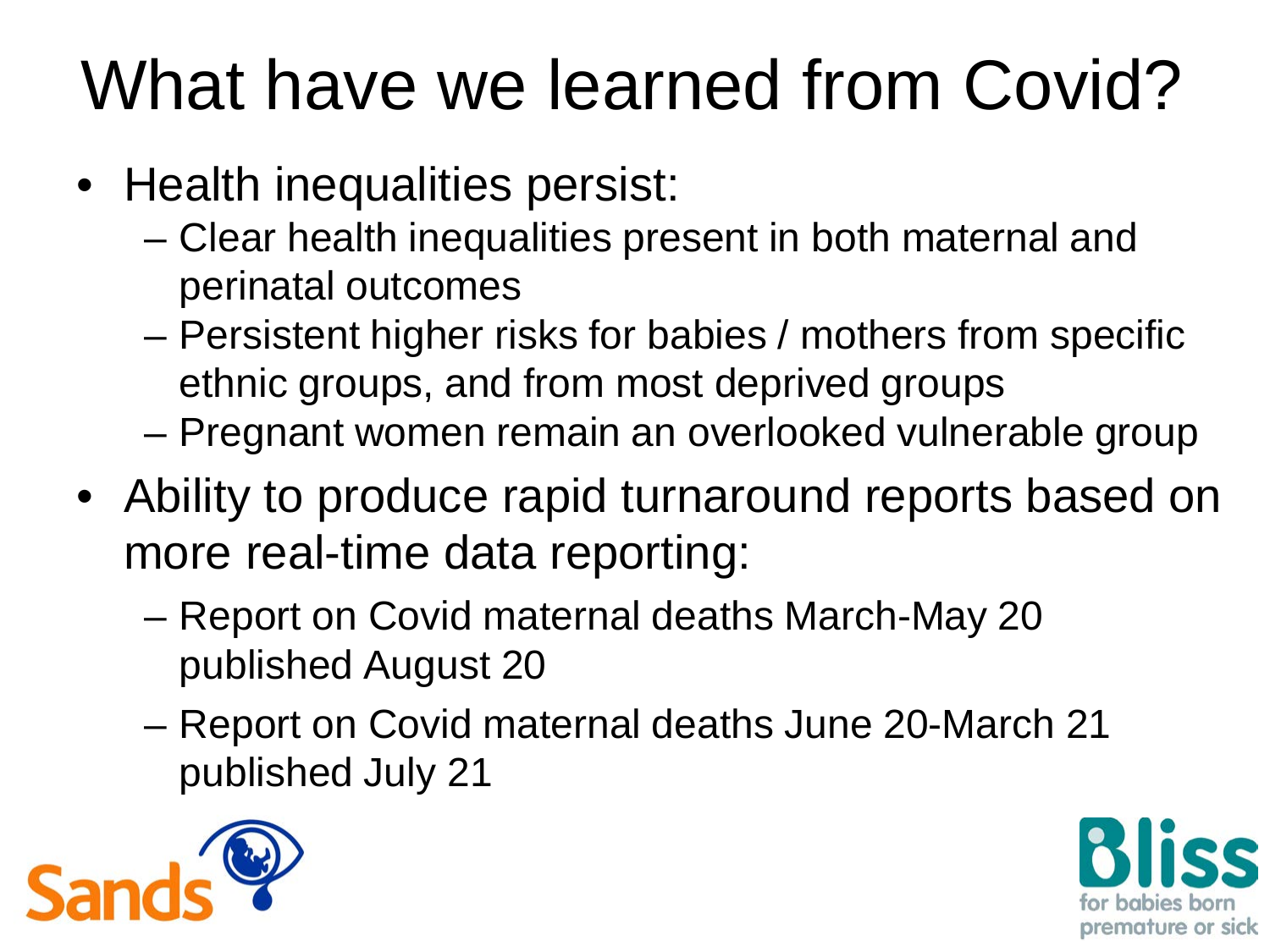## Context for next contract period

- Ongoing national initiatives which reinforce imperative of timeliness and opportunity to contribute to real change:
	- National Ambition in England > driving to 2025 target to halve stillbirths / neonatal deaths / maternal deaths / perinatal brain injury
	- Extension of Best Start implementation in Scotland > 2024
- Significant focus on tackling health inequalities across the NHS, including within maternity care
	- Opportunity to align with themed work to identify and address inequality of perinatal / maternal outcomes